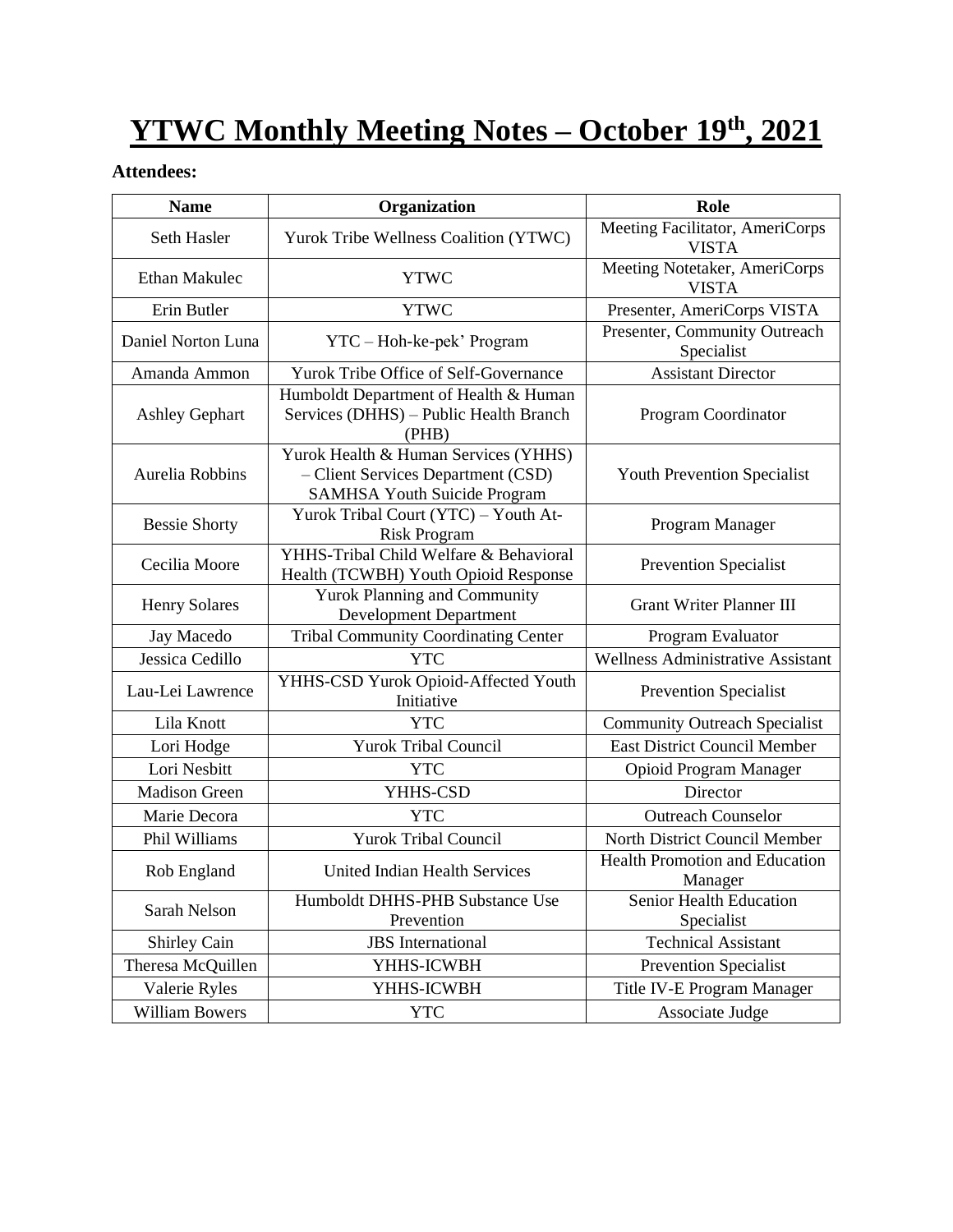#### **2020 California Opioid Data Presentation by Erin Butler**

- Opioid-related deaths in CA increased significantly over the last 15 years, accelerating particularly in 2019 and during the COVID-19 pandemic.
- Opioid deaths of American Indians/Alaska Natives (AI/AN) may be underestimated by over 35% due to frequent misclassification of race/ethnicity in data.
- Deaths are highest for AI/AN populations, but they account for a far lower proportion of overdose related Emergency room visits. Why aren't these people making it to the ER?
	- − Phil: Overdoses are triggered by personal pain in people's lives, the best route to address the root of the problem is to help people to ease this pain.
	- − Lori N: Transportation is an issue for many, and non-trust of non-native people/agencies.
	- − Madison: Lack of reporting tools in rural Indian country directly impacts reported data.
- Humboldt and Del Norte have two of the highest opioid prescription rates in the state, though prescription rates have dropped substantially in the last 10 years, so progress is being made.
	- − California: *330* opioid prescriptions per 1000 people. Humboldt County: *562.2*  prescriptions per 1000 people. Del Norte County: *526.6* prescriptions per 1000 people.
	- − California: *21,104* opioid pills prescribed per 1000 people. Humboldt County: *41,040* pills per 1000 people. Del Norte County: *61,104* pills per 1000 people.
		- 95548 (Klamath) *47,793* pills, 95546 (Hoopa): *93,227* pills per 1000 people.
- Madison: Part of the cause for these numbers is a lack of medical staff and long-term care in rural Indian country, resulting in staff providing short-term treatment with opioid prescriptions.
	- − Phil: Where are pills coming from? What doctors are prescribing for what conditions?
		- Lori N: There aren't too many doctors located in these areas relatively speaking, so tracking down that info may certainly be possible, but the doctors will have it.
- Bessie: Counties with higher overdose/prescription rates are lower-income areas. How do we address health inequities at the income level? Why do wealthier communities seem better able to cope with pain?
	- − Seth: Many argue that the opioid epidemic effects everyone regardless of race/class, yet we still see significant correlations with race/class with the epidemic's consequences.
	- − Lori N: There is better access to alternative pain management/treatment options in wealthier communities, such as therapy for depression, gym memberships, spas, etc.
	- − Madison: We could invite someone from CA Urban Indian Health to discuss the reasons behind health disparities based on socioeconomic inequities.
- Phil: This is also related to the philosophies of the doctors; some doctors believe that with these new medicines that hypothetically no should have to be feel pain at all.
- Shirley: How do we track rates of illicit drug use, rather than just prescription opioids? − Daniel: We are inviting law enforcement to present on illicit drug use next meeting.

#### **Hoh-ke-pek' Program Presentation by Daniel Norton Luna**

- Part of the Youngest Opioid Victims Assistance Project (YOVA), funded by the US DoJ.
- Goal: Deliver information and services to victims of crimes related to the opioid crisis, identify the scope of the problem and victim needs, and develop comprehensive communitydriven responses.
	- − The name comes from Roberta Chavez, meaning: "I train, I practice, I repair myself."